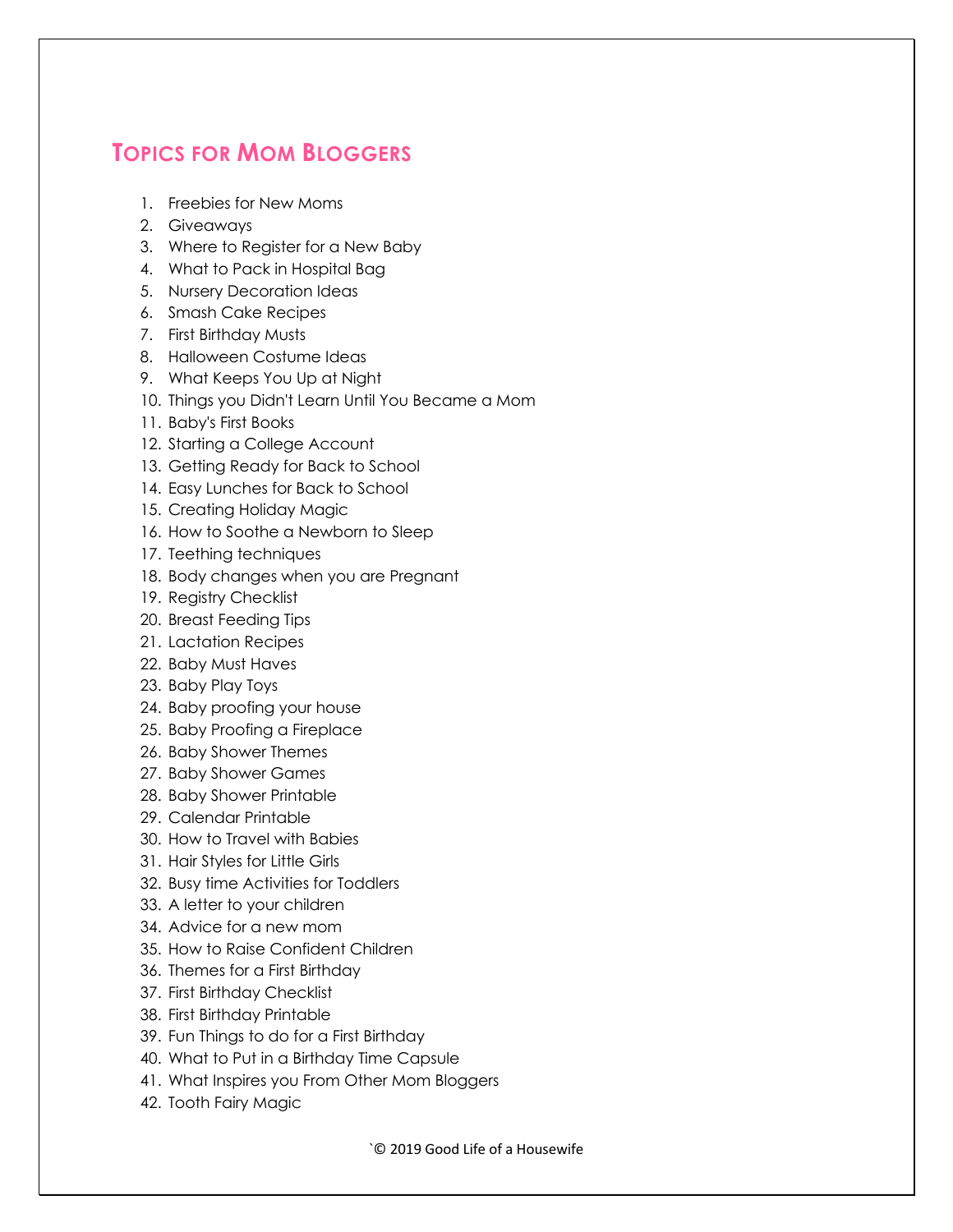- 43. Baby Shower Checklist and PDF
- 44. Beautiful Mother and Daughter Photos
- 45. Gender Reveal Party Ideas
- 46. New Baby Checklist
- 47. New Baby PDF/ Feeding & Potty Schedule
- 48. Baby's First Year
- 49. Birthing Story
- 50. How you Felt When you First Became a Mom
- 51. How to be the Coolest Mom Ever (Fun lunches, freedom to play, full on attention)
- 52. Dadchlorette Parties
- 53. Baby Moons
- 54. Diaper and Beer Party
- 55. Party Trends for a New Baby
- 56. Baby Carriers
- 57. Mom's Guide to Staying at Home
- 58. Jobs for a Stay at Home Mom
- 59. How to Start a Mom Blog
- 60. Tips for Other Mom Bloggers
- 61. No Soliciting Sign for a New Baby
- 62. How you Introduced Your Baby to Pets
- 63. How to Handle Pets and Your Baby
- 64. Overcoming Fears of Motherhood
- 65. Toddler Meal Plans
- 66. Homemade Baby Food
- 67. Food Weaning
- 68. Gifts for a New Mom
- 69. Things Every New Mom Should Know
- 70. Dealing with Baby Blues
- 71. Things to know Before Starting a Mommy Blog
- 72. How to Entertain a Toddler
- 73. How to Engage a Baby
- 74. How to Engage a Toddler
- 75. Family Meal Plans
- 76. Organizing a Baby's Closet
- 77. Creating a Children's Playroom
- 78. Favorite Family Traditions
- 79. Unique Traditions to your Geological Location
- 80. Best Mom Books
- 81. How to Use Cloth Diapers
- 82. Overcoming Colic
- 83. Mom Quotes
- 84. What Surprised You Most about Becoming a Mom
- 85. Affording to Stay Home with Your Kids
- 86. How to Teach your Children Responsibility
- 87. How to Deal with Toddler Melt Downs
- 88. Making the Decision to Stay Home from Work

`© 2019 Good Life of a Housewife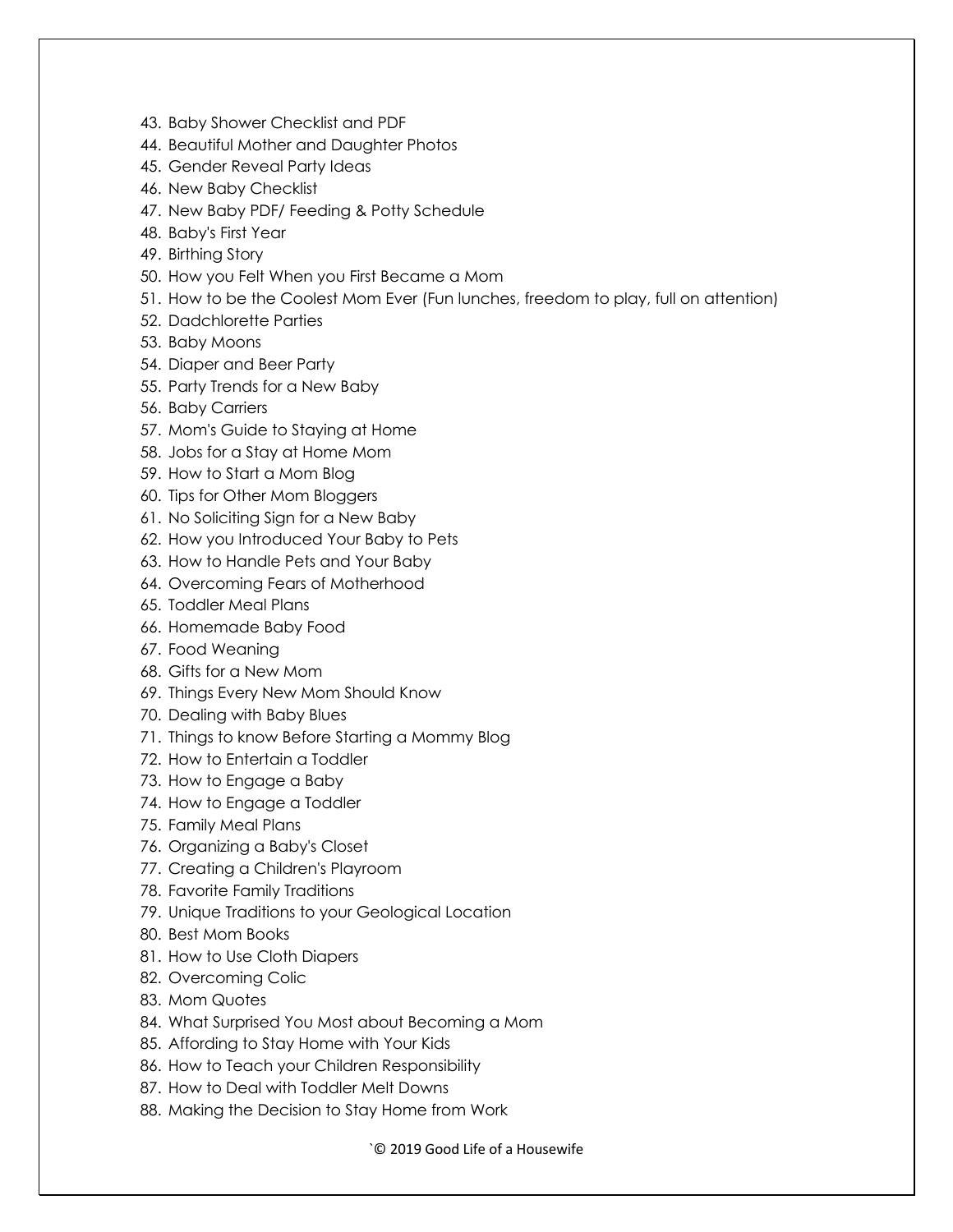- 89. Asking for Help with a Newborn
- 90. Best "Mom" Advice You have Ever Received
- 91. Things Every Mom Needs to do with Their Children
- 92. Gift Guides for Holidays, Easter, Christmas, etc.
- 93. Lifesaving baby products
- 94. Newborn hacks
- 95. The first week home with a newborn
- 96. Finding a mom tribe
- 97. What to eat while pregnant

## **HOLIDAY MATRIX IDEAS**

- 1. New Years
- 2. Valentine's Day
- 3. St. Patrick's Day
- 4. Earth Day
- 5. April Fools
- 6. Easter
- 7. Memorial Day
- 8. Mother's Day
- 9. Father's Day
- 10. Fourth of July
- 11. Labor Day
- 12. Back to School
- 13. Halloween
- 14. Thanksgiving
- 15. Christmas
	- Scavenger Hunt
	- Printable Coupons
	- Bucket Lists
	- Recipes
	- Coloring Sheets
	- Activities
	- Crafts
	- Countdowns
	- Fashions
	- Decorations
	- Giveaways
	- Traditions
	- Gift Guides